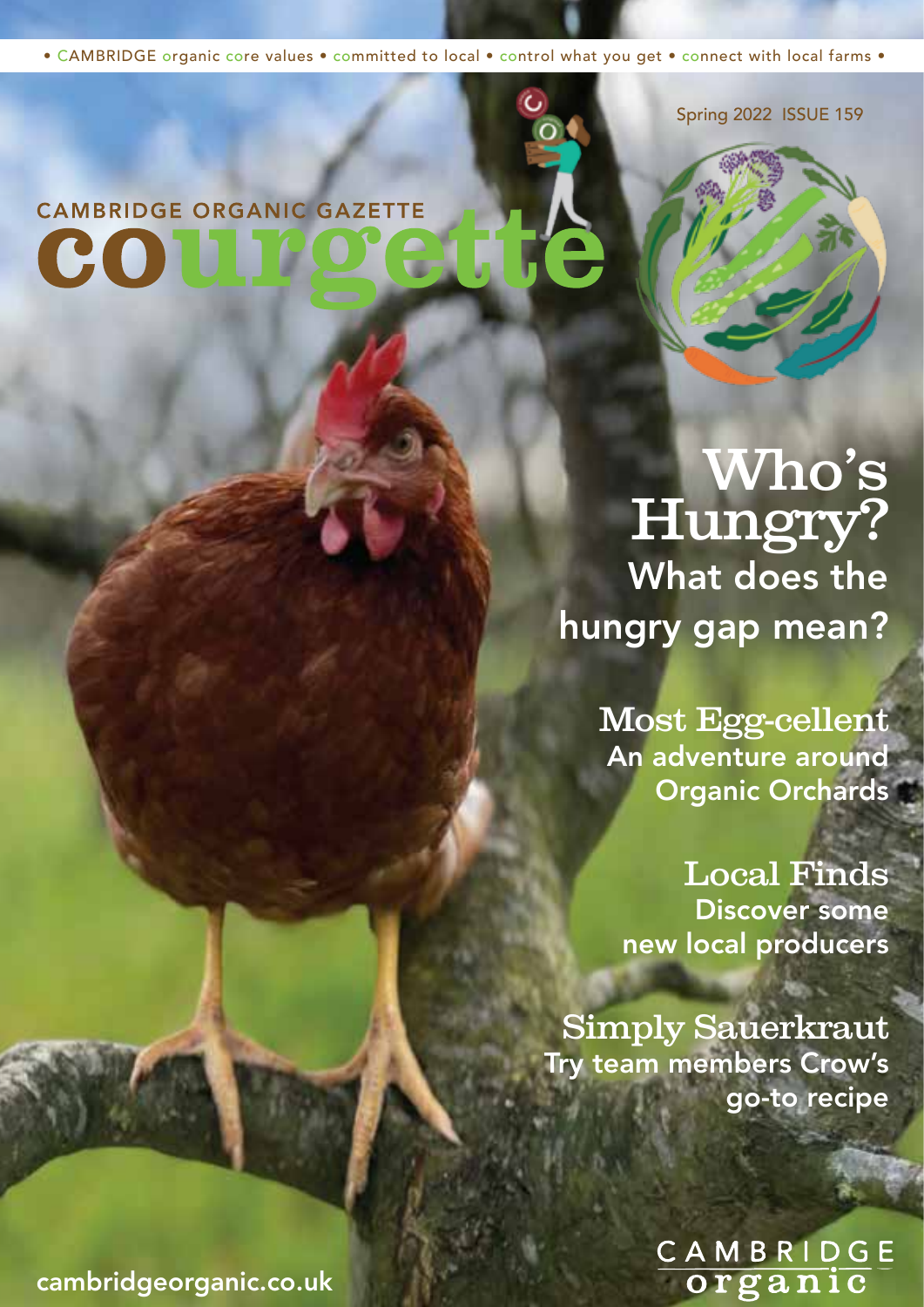## Comment from Duncan:

#### Founder and owner of Cambridge Organic.

This is quite a big moment for me. After having been at the helm of The Cambridge Organic Food Company for almost 24 years, the time has come for me to hand on the reigns of leadership on to someone new. I therefore have great pleasure in introducing

"

our new Chief Executive, Dean Jenkins. Dean comes to us with an excellent pedigree of working in the organic food industry. In fact, he's got even more experience in this business than I have.

We have found the right person to lead the company through the exciting period we have ahead of us

More importantly, Dean really gets our ethos and the philosophy that underpins Cambridge Organic. I really feel that we have found the right person to lead the company through the exciting period we have ahead of us.

As for me, well, don't worry, I'm still very much going to be around. The main reason for

Dean's appointment was so that I can concentrate on the task of creating the Food Hub building, which is likely to be a full-time occupation over the next eighteen months.

It has been a tough winter for us, I won't lie. Trade has been great. We're still regularly delivering well over a thousand veg boxes each



week, which is terrific. The thing we've been struggling with is staffing levels. We've been really on it with our coronavirus policy and making sure staff stay at home if there is any

> risk of contamination. Of course, this means that barely a week has gone by without at least one member of staff being off, and this puts extra burden on everyone else. To top it off, we're finding it really difficult to recruit new staff (if anyone knows someone who is looking for a job right now we'd love

to hear from them). From what I **33** to hear from them). From what I understand these sorts of problems are rife at the moment, and I guess there is some comfort in knowing there are many of us in the same boat. So please spare a thought for our amazing colleagues: they have been under a great deal of strain lately but they keep on going, and more often than not with a terrific attitude.

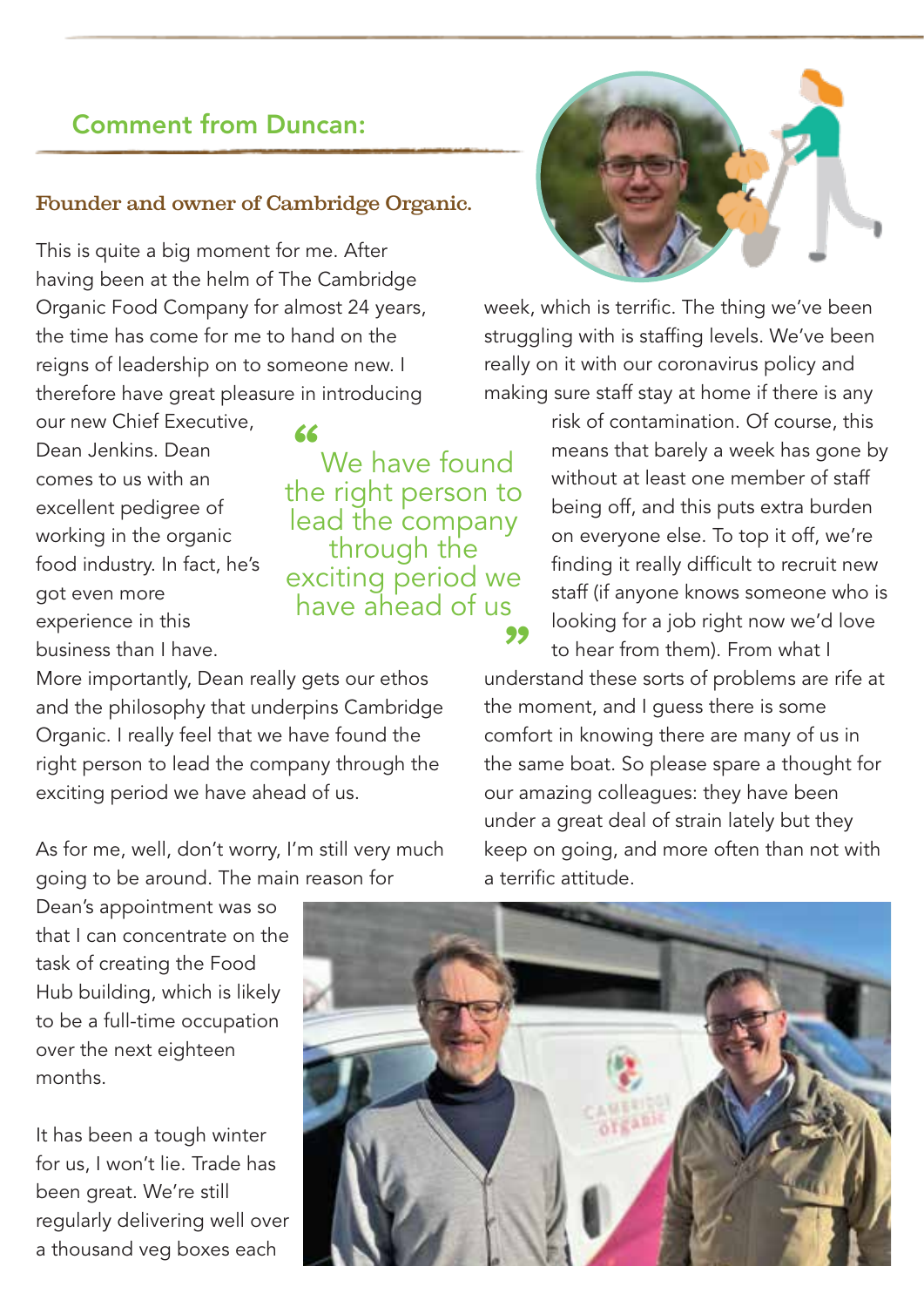### Mind The Gap



One of my favourite places to go for a walk is Therfield Heath on the outskirts of Royston. It boasts the finest collection of prehistoric barrows in East Anglia and, despite the golf course which co-exists fairly peacefully with the nature reserve, it's home to a pretty diverse



range of chalkland wildflowers. There aren't many wildflowers to be seen at this time of year, but if you park near the sports club and follow the path cut into the chalk westwards, you'll pass a clump of fresh-looking green leaves (to be precise, they are close to the dog-poo bin, but let's not dwell on that). These are Alexanders – and no, they are not the latest superfood, which we'll be putting into your veg boxes. They are edible. In fact, it's believed that the plant was brought over by the Romans as a spring vegetable, and has now naturalised and now lives quite happily in the British countryside, especially near the sea. You can tell you're getting close to Dunwich, when the hedgerows teem with Alexanders. Guidebooks say that the leaves taste like myrrh, which is only really useful to those of us who know what myrrh tastes like, but I have nibbled on the leaves and they do taste like incense smells.

As a taste, that's pretty weird, and while the Romans may have had different tastes than we modern types, I think the reason they went to the trouble of importing and growing the plant was that there is so little else which can be harvested and eaten fresh at this time of year. We are entering the months which are traditionally called 'the hungry gap', the time when winter's brassicas have gone to seed and the stored roots of winter are either depleted or shrivelled. And while the days are getting warmer, most crops are still being sown, or if in the ground, then are still growing to a stage where we can eat them. It's a frustrating time for us and our box scheme, because as spring progresses, the countryside seems at its most verdant, while we still don't have much local produce to put in the boxes. The disconnect between all the trees budding, the blossom blooming and the hedges overspilling with new life on one side and the lack of fun stuff to put in our boxes is an annual heartache.

Of course, in the twenty-first century, the hungry gap has very little effect on the fruit and vegetables we see on our supermarket shelves: they manage to display much the same range throughout the year, and merely switch where they are sourcing their raspberries and tenderstem broccoli to a different continent. Even for us, things have changed quite a bit since Roman times! The polytunnels of Hughes Organics and the glasshouses of Wildcountry Organics can bring forward the harvest of greens which wouldn't grow in the cold soils outside. And we have a duty to keep our veg-box members well-fed and healthy, so, at this time of year, you will see more produce imported in from Spain, but we don't air freight any produce so we don't have the very tender fruit and veg which needs to be flown to get here the southwest hemisphere. We also have a duty to keep members happy and on board, so that we retain as many of you as possible for the abundance of local produce we'll have in the summer months to come. David Booth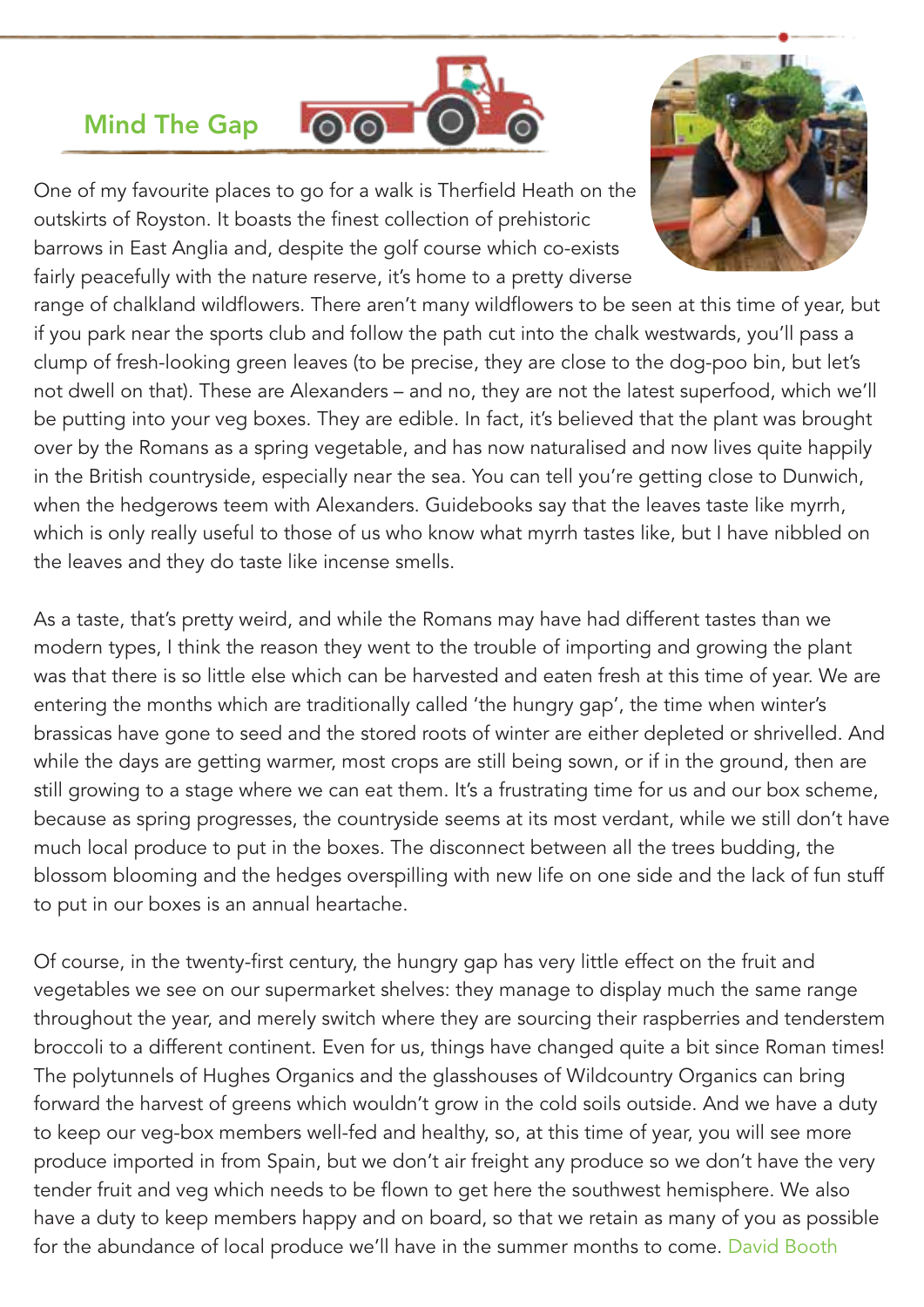# Organic Orchards

We're so excited that we can now offer local organic eggs from 'Organic Orchards' near Saffron Walden that we just had to go for a visit. I'm exuberantly welcomed at the gates by farm owner Laura, a gaggle of waggy dogs and her son, three-year old Henry in his mini John Deere tractor. The farm is 27 acres of certified organic land, with mature trees producing plums, pears and apples, as well as soft fruit, which you have already been receiving in your veg boxes. It's also now home to 3,000 organically reared egg-laying chickens.

Laura's lifelong dream was to own her own land and fill it with the animals she loves – a dream that she and her partner Gideon realised nine years ago. After a

#### Animal welfare of a beloved dog, important side focused on is the most of it for me  $\overline{\mathcal{L}}$

life-altering loss Laura became working in nature and with nature.

**99** and with nature.<br>Serendipitously, some nearby organically certified farmland was up for sale, including a shed for egg-laying chickens. They took the plunge and bought the farm.

In 2018, Laura paused the poultry side of the farm to focus on raising young Henry, but now he's a little bit older, she's restarted it. It was a challenge getting the shed back into working order, updating to the new organic policies and re-buying required equipment. However, her

3,000-strong flock are now laying between 2,500 and 2,800 eggs a day.

Laura is a true animal-lover, with a farm filled with horses, llamas, greater rheas (the cousin of ostriches and emus), dogs, donkeys, and, of course, chickens. She explains they will only ever raise organic chickens because of the increased welfare standards that being organic ensures.



"Animal welfare is the most important side of it for me," Laura explains, "and then on the other side of it the environmental impact is so much better."

Laura takes a truly natural approach to the farm with no added input into the ground. She explains that, although this means you get a lower yield, it's much better for biodiversity and wildlife.

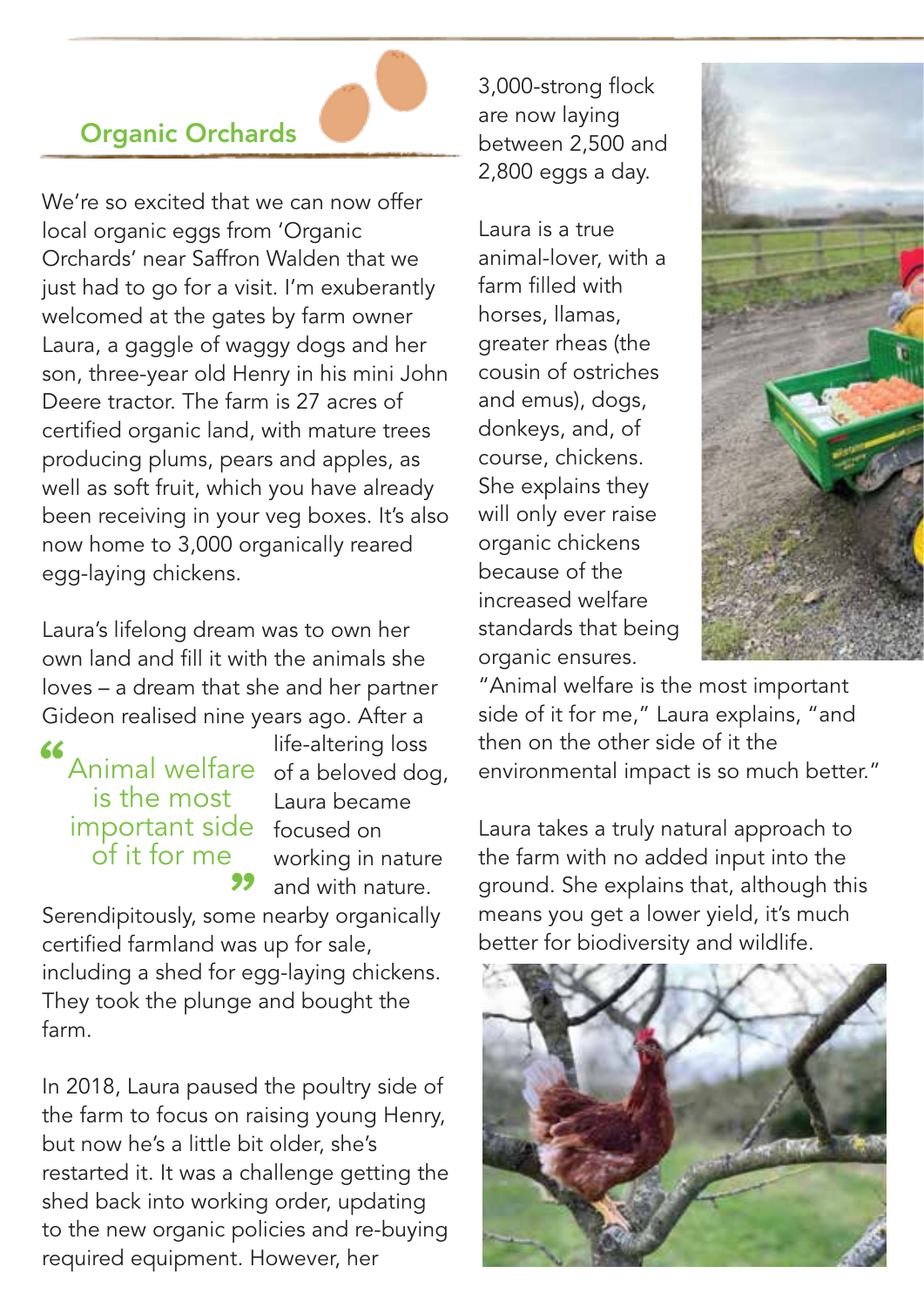

Laura goes above and beyond what the organic standards require. She offers the chickens more land than is stipulated in the organic regulations (which in turn are much more generous than non-organic free-range



rules). She also employs a no-kill policy. When a flock stops laying eggs they will usually go for what is euphemistically called 'processing', meaning they are euthanized and used in other products. Laura's hens are rehomed to live on through organizations such as Fresh Start for Hens, The British Welfare Trust as well as some smaller rescue groups.

If you want to buy local, support a family-run business and be assured of the highest standards of animal welfare, then Organic Orchards eggs are the perfect option for you. Go to the Cambridge Organic website to add to your veg-box. You'll see

Laura's eggs alongside those from Haresfield Farm, who have been our main supplier for many years now. We'll continue to have Andrew Jackson's eggs as Laura won't be able to produce enough to supply all our needs.

# Organic vs. Free-range - what's the difference?

1. Organic chickens are kept in smaller flocks that encourages more hens to get outdoors, and makes it easier to take care of animals on an individual level.

2. Truly free-range: organic chickens must have unrestricted access to green outdoor space with lots of exit holes. Their outdoor area must be covered with suitable vegetation and they have more space to range than standard free-range hens. Outdoor access starts at a much younger age which encourages its use.

3. Higher standards of animal welfare. For example, beak trimming is not routinely permitted.

4. No routine use of antibiotics: only to be used when animals are sick.

5. Organic chickens are fed a GM-free organic-only diet: that's better for the health of the animal and the environment where the crops are grown.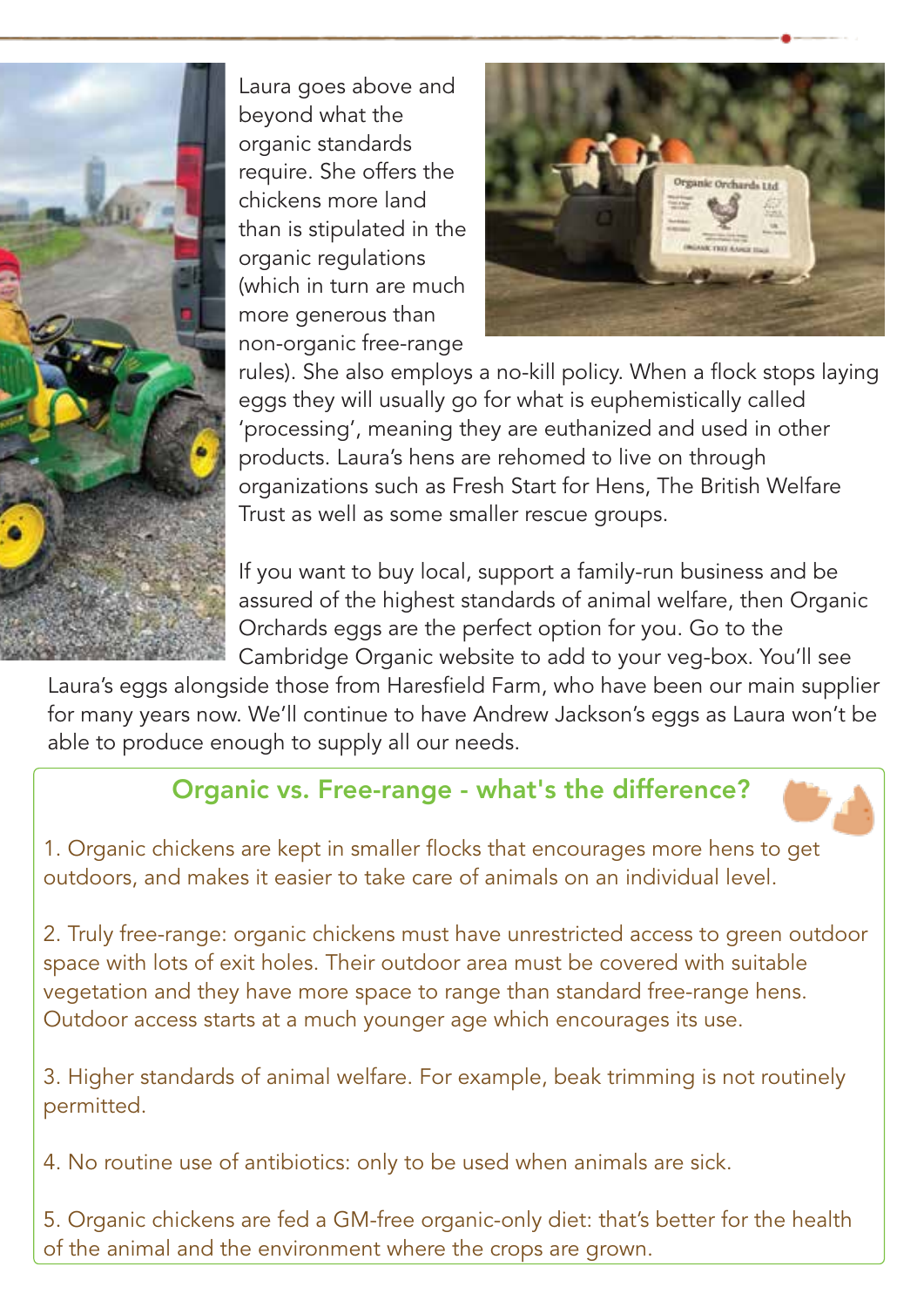# Look Out For Local

Many of the products we sell as additional grocery items at

Cambridge Organic come from local producers. We believe in supporting small-scale producers to establish their businesses, and luckily it's a win-win situation as they're also top-quality. Here are three new local product lines we've introduced recently:

## Fen End Farm Organic Apple Juice, 750ml £3.92

A heritage blend of ten varieties of apples, lovingly picked from Fen End's traditional family orchard, based in Cottenham. The farm, which is fully organic and also includes an eco-campsite, supports nature conservation in a number of ways. This includes planting several kilometres of native hedgerow and a small native woodland, leaving field margins uncultivated, using bee and bird-friendly seed mixes, and putting up bird and bat boxes.

Find in the 'Fruit Juice' section of the website.

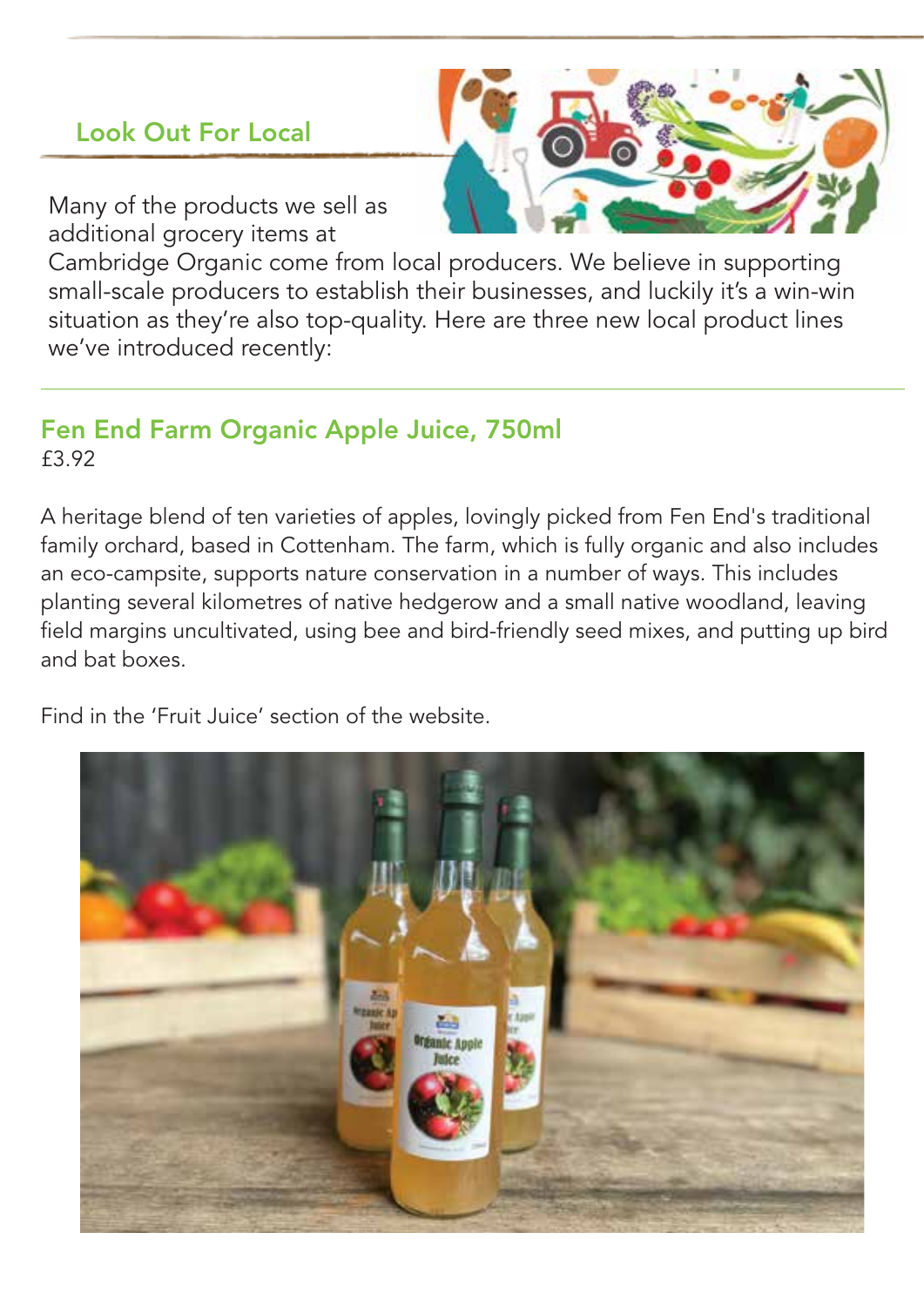# £3.75 Cambridge Mushrooms Dried Mushrooms, 12.5g

Cambridge Mushrooms are based in the village of Coton just outside Cambridge. Here in their polytunnels and mushroom shed they grow all their produce, including Shiitake and three types of Oyster mushrooms. The use of careful cultivation methods including organic and sustainably-harvested growing mediums, results in delicious food of the highest quality.

Their dried mushrooms come in 'Forest style', 'Asian style' and 'Mixed'. Simply rehydrate in water before use. A great cupboard staple to pop into soups, stews and more!





Find in the 'Ingredients' section of the website.





#### Orriss and Son Hot Sauces, 125ml £4.99

Orriss and Son are a local hot sauce company based in Cambridge, created by David Underwood. David brought over 20 years of experience as a chef to his creation of these fermented chilli sauces, which bring a depth of taste to transform a simple meal into a culinary experience.

We currently stock two flavours, 'My Wave' and 'Fresh Tendrils', perfect for marinades and dressings.

Find in the 'Preserves and Sauces' section of the website.